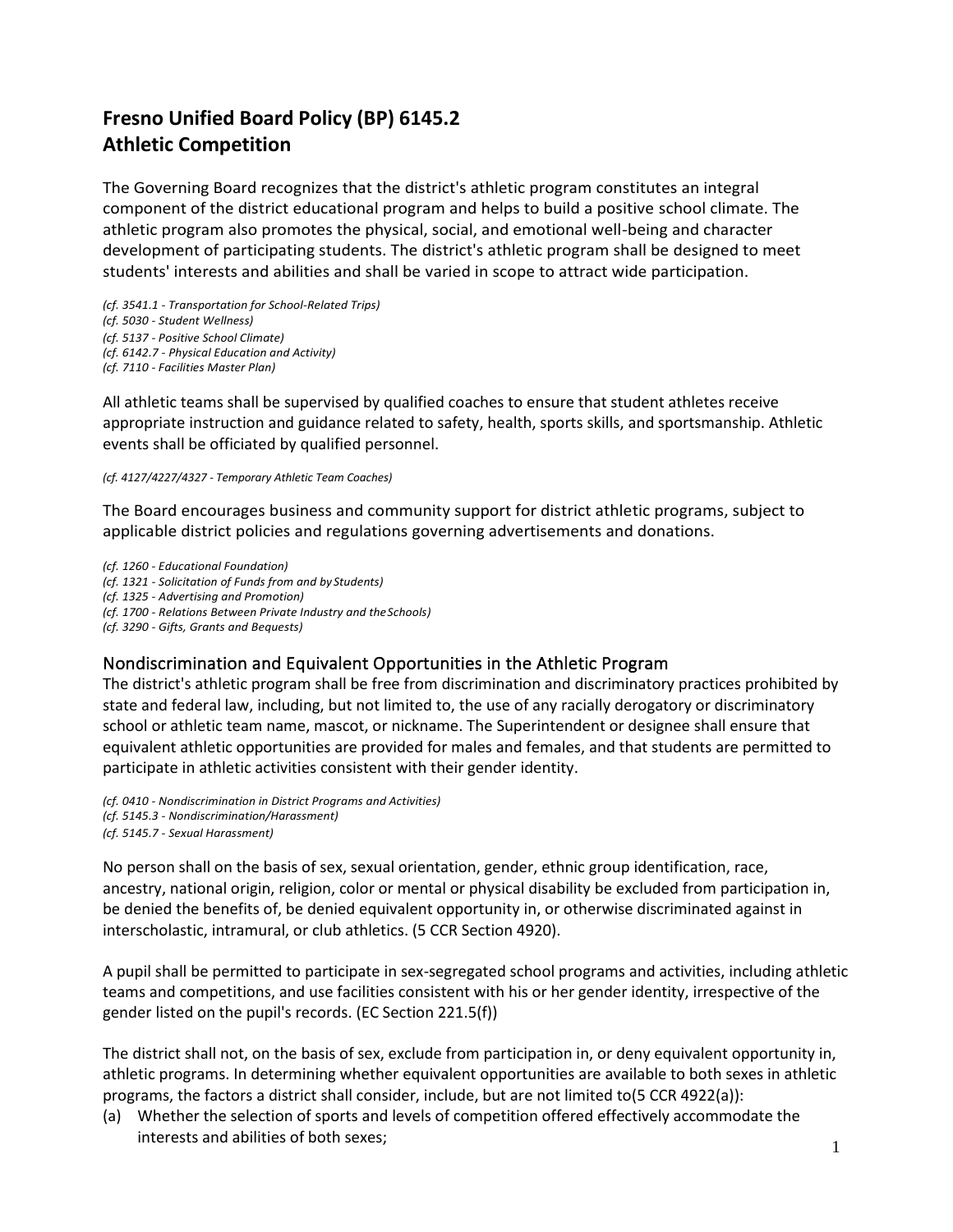- (b) The provision and maintenance of equipment and supplies;
- (c) Scheduling of games and practice times; selection of the season for a sport; location of the games and practices;
- (d) Travel and per diem allowances;
- (e) Opportunities to receive coaching and academic tutoring;
- (f) Assignment and compensation of coaches and tutors;
- (g) Provision of locker rooms, practice and competitive facilities;
- (h) Provision of medical and training facilities and services;
- (i) Provision of housing and dining facilities and services;
- (j) Publicity.

The district shall ensure that athletic programs supported by public funds provide equal opportunity to both sexes for participation and for use of facilities. (*EC* Section 221.7(b)).

(a) A school may provide separate toilet, locker room, and shower facilities on the basis of sex, but such facilities provided fo[r students](https://www.law.cornell.edu/definitions/index.php?width=840&height=800&iframe=true&def_id=b7ed54298238181598cf3cfb11d3add7&term_occur=999&term_src=Title:34:Subtitle:B:Chapter:I:Part:106:Subpart:D:106.33) of one sex shall be comparable to such facilities provided fo[r students](https://www.law.cornell.edu/definitions/index.php?width=840&height=800&iframe=true&def_id=b7ed54298238181598cf3cfb11d3add7&term_occur=999&term_src=Title:34:Subtitle:B:Chapter:I:Part:106:Subpart:D:106.33) of the other sex. (34 CFR Section 106.33)

The district accommodates the interests and abilities in athletics of both sexes by any one of the following tests (EC Section 230(d)):

- (a) Opportunities for interscholastic-level participation for male and female pupils are provided in numbers substantially proportionate to their respective enrollments.
- (b) The history of the program and continuing practice of program expansion are demonstrably responsive to the developing interest and abilities of members of the sex that has been and is underrepresented among interscholastic athletes.
- (c) Interests and abilities of the members of the underrepresented sex have been fully and effectively accommodated by the present program.

A school which only provides one team in a particular sport for members of one sex but provides no team in the same sport for members of the other sex, and athletic opportunities in the total program for that sex have previously been limited, members of the excluded sex must be allowed to try out and compete with the school's team. The same standards for eligibility shall be applied to every pupil trying out for a team, regardless (5 CCR Section 4921(b))

Any complaint regarding the district's athletic program shall be filed in accordance with the district's uniform complaint procedures.

*(cf. 1312.3 - Uniform Complaint Procedures)*

## Student Eligibility

Eligibility requirements for student participation in the district's interscholastic athletic program, including requirements pertaining to academic achievement and residency, shall be the same as those set by the district for participation in extracurricular and cocurricular activities.

In addition, the Superintendent or designee shall ensure that students participating in interscholastic athletics governed by CIF satisfy CIF eligibility requirements.

*<sup>(</sup>cf. 3530 - Risk Management/Insurance)*

*<sup>(</sup>cf. 5111.1 - District Residency)*

*<sup>(</sup>cf. 5121 - Grades/Evaluation of Student Achievement)* 

*<sup>(</sup>cf. 6145 - Extracurricular and Cocurricular Activities)* 

*<sup>(</sup>cf. 6146.1 - High School Graduation Requirements)* 

*<sup>(</sup>cf. 6173 - Education for Homeless Children)*

*<sup>(</sup>cf. 6173.1 - Education for Foster Youth)*

*<sup>(</sup>cf. 6173.2 - Education of Children of Military Families)*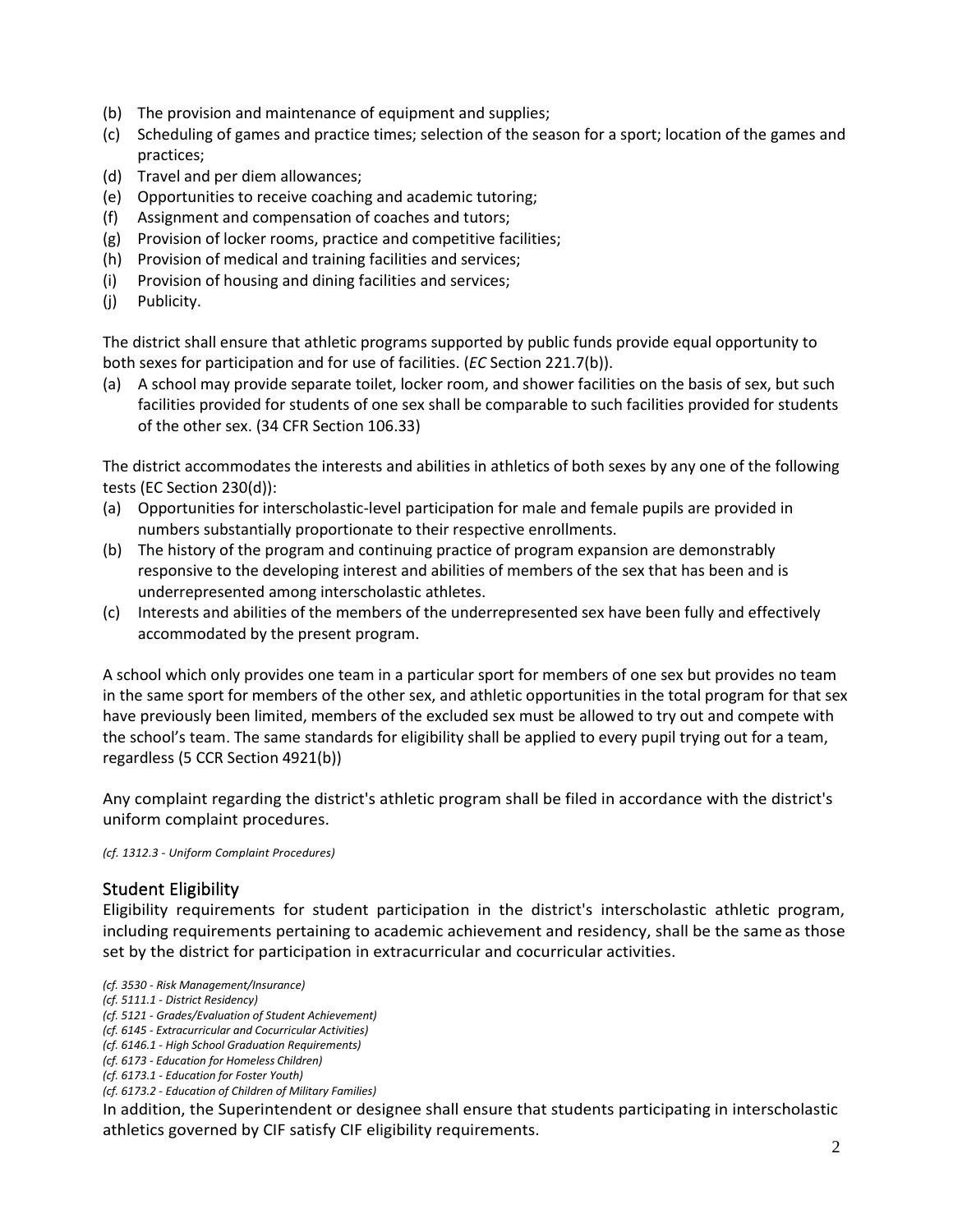Students shall not be charged a fee to participate in an athletic program, including, but not limited to, a fee to cover the cost of uniforms, locks, lockers, or athletic equipment.

*(cf. 3260 - Fees and Charges) (cf. 5143 - Insurance)*

Participation in the district interscholastic athletic program shall be made available to those students who meet the eligibility requirements and demonstrate successful progress towards meeting graduation requirements.

*(cf. 6145 - Extracurricular and Cocurricular Activities)*

### Sportsmanship

The Board values the quality and integrity of the athletic program and the character development of student athletes. Student athletes, coaches, parents/guardians, spectators, and others are expected to demonstrate good sportsmanship, ethical conduct, and fair play during all athletic competitions. They shall also abide by the core principles of trustworthiness, respect, responsibility, fairness, caring, and good citizenship and the Codes of Conduct adopted by CIF.

Students and staff may be subject to disciplinary action for improper conduct.

*(cf. 1265 – Civility Policy) (cf. 3515.2 - Disruptions) (cf. 4118 - Suspension/Disciplinary Action) (cf. 4218 - Dismissal/Suspension/Disciplinary Action) (cf. 5131 - Conduct) (cf. 5131.1 - Bus Conduct) (cf. 5131.4 - Student Disturbances) (cf. 5144 - Discipline) (cf. 5144.1 - Suspension and Expulsion/Due Process) (cf. 5144.2 - Suspension and Expulsion/Due Process (Individuals with Disabilities))*

# Health and Safety

The Board desires to give student health and safety the highest consideration in planning and conducting athletic activities.

Students shall have a medical clearance before participating in interscholastic athletic programs. Care shall be taken to ensure that all athletic training and competition are conducted in a manner that will not overtax the physical capabilities of the participants. When appropriate, protective equipment shall be used to prevent or minimize injuries.

*(cf. 5131.61 - Drug Testing) (cf. 5131.63 - Steroids) (cf. 5141.3 - Health Examinations) (cf. 5141.6 - School Health Services) (cf. 5141.7 - Sun Safety)*

Coaches and appropriate district employees shall take every possible precaution to ensure that athletic equipment is kept in safe and serviceable condition. The Superintendent or designee shall ensure that all athletic equipment is cleaned and inspected for safety before the beginning of each school year.

#### *(cf. 5142 - Safety)*

The Superintendent or designee shall develop a written emergency action plan that describes the location of automated external defibrillator(s) and procedures to be followed in the event of sudden cardiac arrest or other medical emergency related to the athletic program's activities or events. The plan shall be posted in accordance with guidelines of the National Federation of State High School Associations. (Education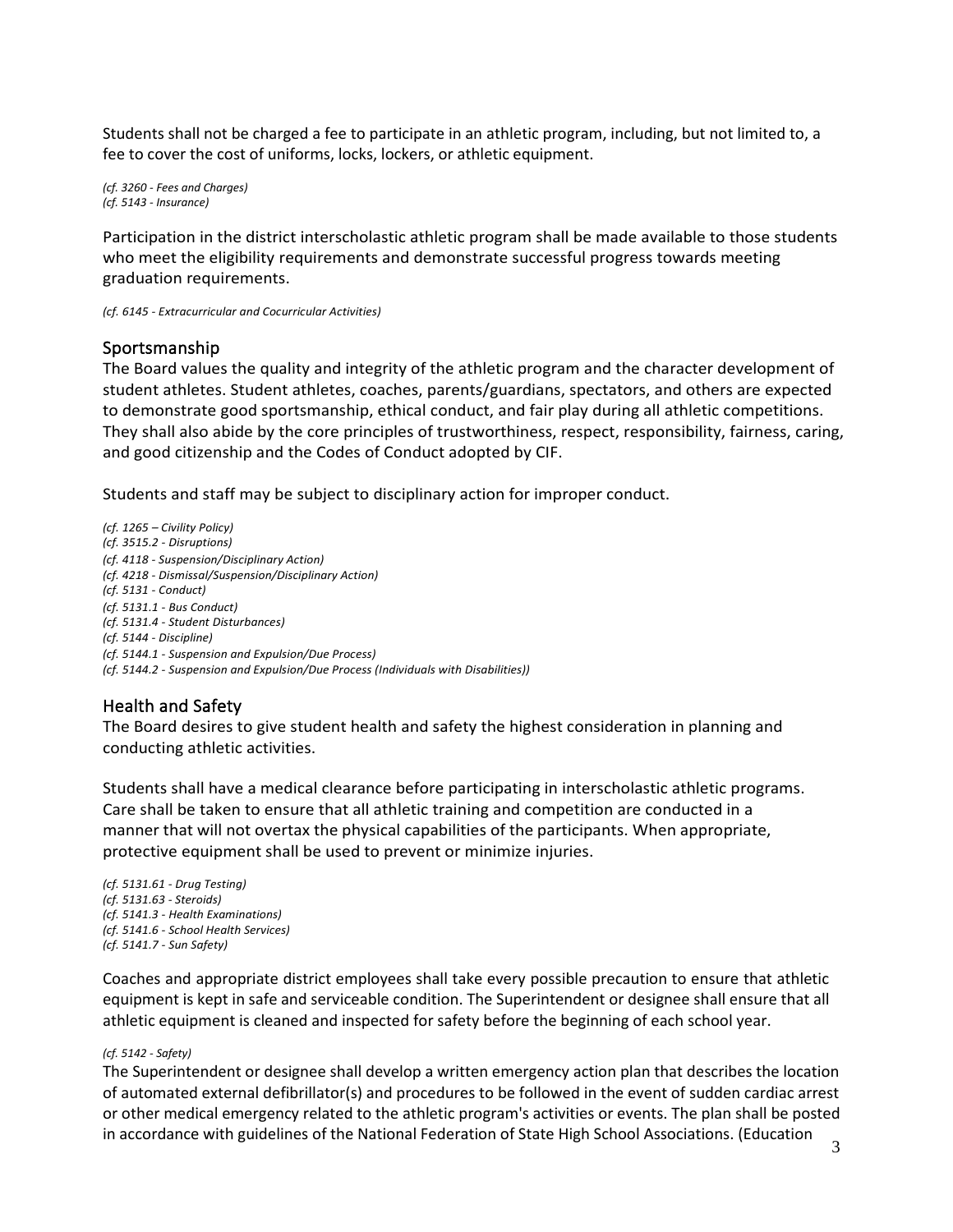#### Code 35179.4)

In the event of a serious injury or a perceived imminent risk to a student's health during or immediately after an athletic activity, the coach or other district employee who is present shall remove the student athlete from the activity, observe universal precautions in handling blood or other bodily fluid, and/or seek medical treatment for the student as appropriate.

*(cf. 4119.42/4219.42/4319.42 - Exposure Control Plan for Bloodborne Pathogens) (cf. 4119.43/4219.43/4319.43 - Universal Precautions) (cf. 5141 - Health Care and Emergencies) (cf. 5141.21 - Administering Medication and Monitoring Health Conditions) (cf. 5141.22 - Infectious Diseases)*

## California Interscholastic Federation

Any district school that participates in the California Interscholastic Federation (CIF) shall conduct its athletic activities in accordance with CIF bylaws and rules, and any applicable district policy and regulation. The Superintendent or designee shall have responsibility for the district's interscholastic athletic program, while the principal or designee at each participating school shall be responsible for site-level decisions, as appropriate.

The designated representative(s) shall vote on issues that impact interscholastic athletics at the league and section levels, perform any other duties required by the CIF league, and report regularly to the Board on league, section, and statewide issues related to athletic programs.

#### *(cf. 0500 - Accountability)*

The district ensures that each public elementary school, secondary school, and charter school offering competitive athletics shall make all of the following information publicly available at the end of the school year: (1) total enrollment of the school, classified by gender; (2) number of pupils enrolled at the school who participate in competitive athletics, classified by gender; and (3) number of boys' and girls' teams, classified by sport and competition level. (*EC* Section 221.9(a))

- (a) The information shall reflect the total number of players on a team roster on the first official day of team competition. (EC Section 221.9(b))
- (b) This information shall be posted on the school's internet website, or if the school does not maintain an internet website, on the district or charter school operator's internet website and the information for each school shall be shall be disaggregated by school site. (*EC* Section 221.9(c))
- (c) All materials used to compile each school's information shall be retained by the school for a minimum of three years after the information is posted on the Internet. (*EC* Section 221.9(d))

If the district reduces its athletic budget, it does so consistently with its legal obligation to comply with both state and federal gender equity laws. (*EC* Section 230(e))

*Fresno Unified School District prohibits discrimination, harassment (including sexual harassment), intimidation, and bullying based on actual or perceived race, color, ethnicity, national origin, immigration status, ancestry, age (40 and above), religious creed, religion, political belief or affiliation, gender, gender identity, gender expression, genetic information, mental or physical disability, sex, sexual orientation, marital status, pregnancy or parental status, childbirth, breastfeeding/lactation status, medical condition, military and veteran status, or association with a person or a group with one or more of these actual or perceived characteristics or any other basis protected by law or regulation, in its educational program(s) or employment.*

Legal Reference: EDUCATION CODE 200-262.4 Prohibition of discrimination 17578 Cleaning and sterilizing of football equipment 17580-17581 Football equipment 32220-32224 Insurance for athletic teams, especially: 32221.5 Required insurance for athletic activities